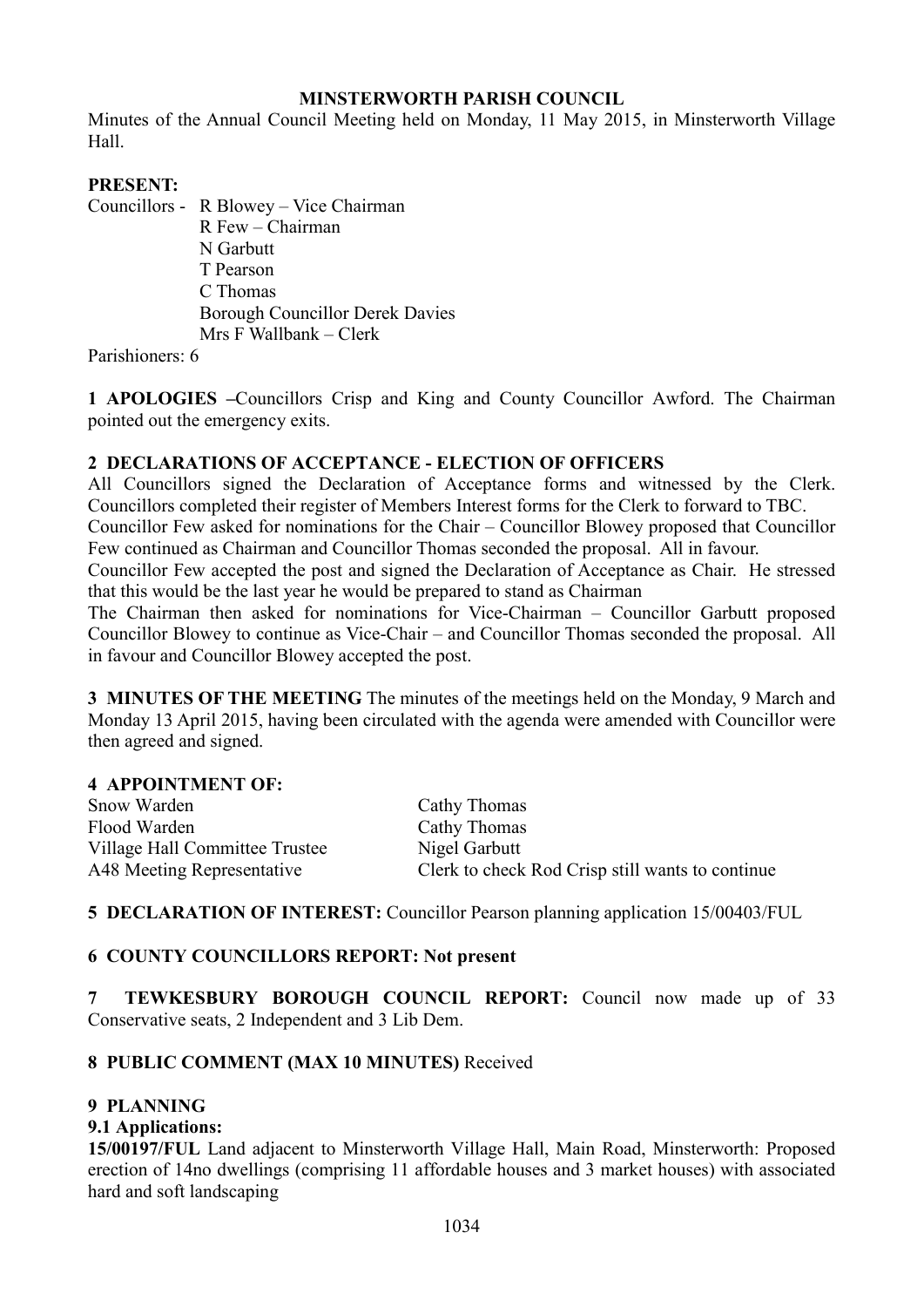Comments to Tewkesbury Borough Council:

The Parish Council **strongly supports** the application

**15/00403/15/FUL** Chapel Cottage, Calcotts Green: Single storey front extension - sunroom Comments to Tewkesbury Borough Council:

The Parish Council has **no objections** to this application.

#### **9.2 TBC Decisions:**

**15/00110/FUL** Castle Pool, Hygrove Lane, Minsterworth: Erection of fishing store – **Granted** 

**15/00291/FUL** The Ryders, Main Road, Minsterworth: Replacement dwelling - renewal of 12/00135/FUL – **Granted** 

**15/00218/FUL & 15/00219/LBC** Minsterworth Court, Church Lane, Minsterworth: Widening of the vehicle access from Church Lane by removal of a modern brick pier and modern wooden gates. Making a new opening in the existing wall to accommodation relocation of new metal pedestrian gates - **Granted** 

# **9.3 Appeals/Appeal Decisions: None**

#### **Any Other Planning Matters:**

**Appletree Pub, Minsterworth:** In the public comment section the Councillors had heard from the owner of the Appletree pub that it was currently on the market with very little interest and would have to go to auction at the end of the summer. The owner has applied for a change of use from a pub back to a house but TBC are putting up arguments why this should not be permitted. The application is now going to the June committee meeting. Councillor Davies said that he and Councillor Awford would meet with the planning officer in charge of the application to express the parishes concerns. The Chairman said he would be happy to attend any meeting.

# **10 FINANCIAL MATTERS**

**10.1 Insurance:** The Clerk reported that it was the end of the 3 year contract with Came & Co and she had obtained quotations from Aon and Zurich who were the other leading Town and Parish Councils. Unfortunately Aon could not provide a quote as they underwrite with Aviva who Came and Co underwrite with. Zurich quoted £371.73 for 1 year and £356.03 for 3 years Came & Co quoted £337.25 for 1 year and £320.39 for 3 years. It was agreed to continue and renew for 3 years with Came and Co as they had dealt with the insurance claim with the bus shelter in a fast and efficient manner and offered best value.

| 10.2 Accounts for payment and receipts<br>Came & Co renewal due 1 June 2015       |                    | 320.39 | Cheque No: 101281   |  |
|-----------------------------------------------------------------------------------|--------------------|--------|---------------------|--|
| Mr C Crisp: refund due in respect of new<br>Perspex for noticeboard by Pump Court |                    | 20.00  | Cheque No: 101282   |  |
| Biz Stationery:<br>Cost of printing The Villager                                  | 50.00<br>VAT 10.00 | 60.00  | Cheque No: 101283   |  |
| Brandon Hire: Hire of toilet 17.4.15-                                             |                    |        |                     |  |
| 22.4.15                                                                           | 50.00<br>VAT 10.00 | 60.00  | Cheque No: $101284$ |  |
| Mrs F Wallbank expenses for October 2014-<br>April 2015                           |                    |        |                     |  |
| Travelling                                                                        | 9.90               |        |                     |  |
| Photocopying                                                                      | 14.40              |        |                     |  |
| <b>Telephone Expenses</b><br>Cartridgesave.co.uk                                  | 14.00              |        |                     |  |
| Ink cartridge                                                                     | 29.47              |        |                     |  |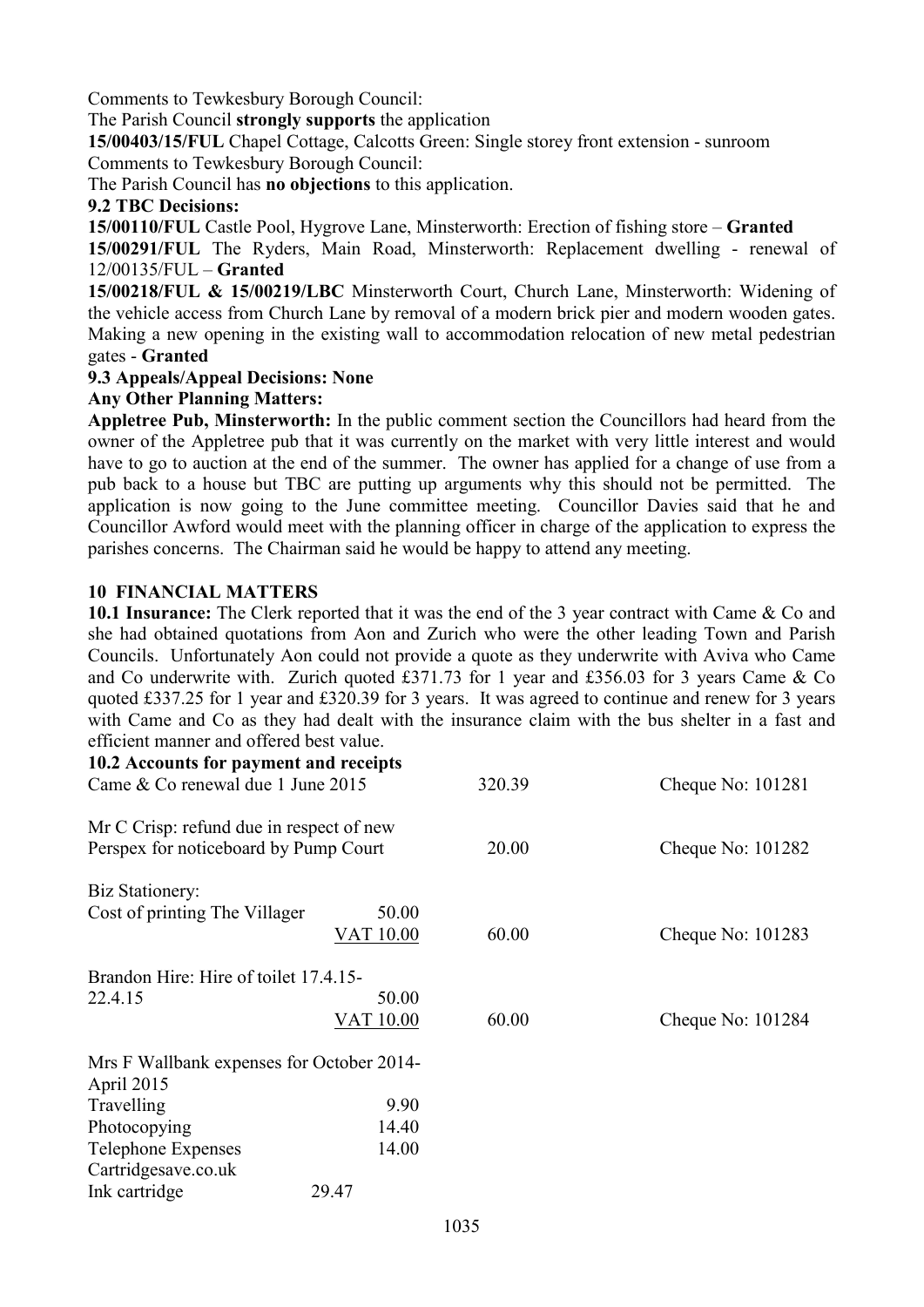| Refund to Clerk<br>Amazon.co.uk: Black ink cartridge twin pack                       | VAT 5.89                                  | 35.37        |                    |                     |  |  |
|--------------------------------------------------------------------------------------|-------------------------------------------|--------------|--------------------|---------------------|--|--|
| Refund to Clerk                                                                      | 16.00<br><b>VAT 3.20</b>                  | 19.20        |                    |                     |  |  |
| Expenses (postage, paper etc)                                                        |                                           | 20.28        |                    |                     |  |  |
| Use of room July-December 2014                                                       |                                           | 37.50        | 150.65             | Cheque No: 101285   |  |  |
| Mrs $F$ J Wallbank $-$                                                               |                                           |              |                    |                     |  |  |
| Salary 1-31 May 2015                                                                 |                                           | 337.96       |                    |                     |  |  |
| Less Tax                                                                             |                                           | 17.60        |                    |                     |  |  |
| Plus tax overpaid for April                                                          |                                           | <u>15.80</u> | 336.16             | Cheque No: $101286$ |  |  |
| Inland Revenue: Tax for FJW                                                          |                                           |              | 1.80               | Cheque No: 101287   |  |  |
| Minsterworth Village Hall – Hire of Hall:                                            |                                           |              |                    |                     |  |  |
| PC meeting - 13.4.15                                                                 |                                           | 28.60        |                    |                     |  |  |
| PC meeting $-11.5.15$                                                                |                                           | 28.60        | 57.20              | Cheque No: 101288   |  |  |
| <b>Total Payments</b>                                                                |                                           |              | £1006.20           |                     |  |  |
| <b>Receipts</b>                                                                      |                                           |              |                    |                     |  |  |
| Precept for 2014/5                                                                   |                                           |              | 7289.00            |                     |  |  |
| Sponsorship for The Villager                                                         |                                           |              | 373.00             |                     |  |  |
| HM Customs & Excise                                                                  |                                           |              | 682.42             |                     |  |  |
| <b>Total Receipts</b><br>$\bullet$ $\bullet$ $\bullet$ $\bullet$ $\bullet$ $\bullet$ | $\sim$ $\sim$ $\sim$ $\sim$ $\sim$ $\sim$ | $\cdot$ 1    | £8344.42<br>1.13.6 |                     |  |  |

**10.3 Financial Statement** for the month ended March 2015 was signed

**10.4 Accounts for the year ended 31 March 2015**: Defer to next month

**10.5 Salary Increase for the Clerk –** The Clerk left the room whilst this matter was discussed. It was agreed to increase give the Clerk an increase of £10.14 per month which represents a 3% increase. The Clerk thanked the Councillors

**10.6 The Villager:** The Clerk has received an email from Mr Oxley from the MVHMC regarding the finances of The Villager. There was £522.30 covering revenue from advertising for the period beyond 31 March which should be transferred to the PC. However Mr Oxley highlighted that since the Villager started around 2004 MVH has supported the magazine with a net subsidy of £1,500 and MVHMC felt the £522.30 should be offset against the subsidy.

Councillor Pearson reported that with the monies received from The Villager's recent request for sponsorship now totaling £505 and it would be acceptable to not request the sum of £522.30 being transferred to the PC. The Councillors agreed to the MVH's proposal.

Councillor Pearson further reported that Mrs Ruffley had been in contacted with a firm in Devon who were prepared to print The Villager in colour for the sum of £70 per edition. This would be an increase of £20 per edition. The magazine would look much more impressive in colour and will hopefully encourage more people to advertise. It was agreed to trial colour printing for 6 months. The Clerk asked Mrs Ruffley if she was prepared to continue in dealing with the advertising requests/payments and she confirmed that she was happy to continue. The Clerk thanked her.

# **11 MATTERS ARISING:**

#### **11.1 Highway Matters:**

**A48:- Queues:** Councillor Garbutt reported that there were no longer queues outside his house in the mornings and it would appear that the improvements to the roundabout at Over are helping enormously.